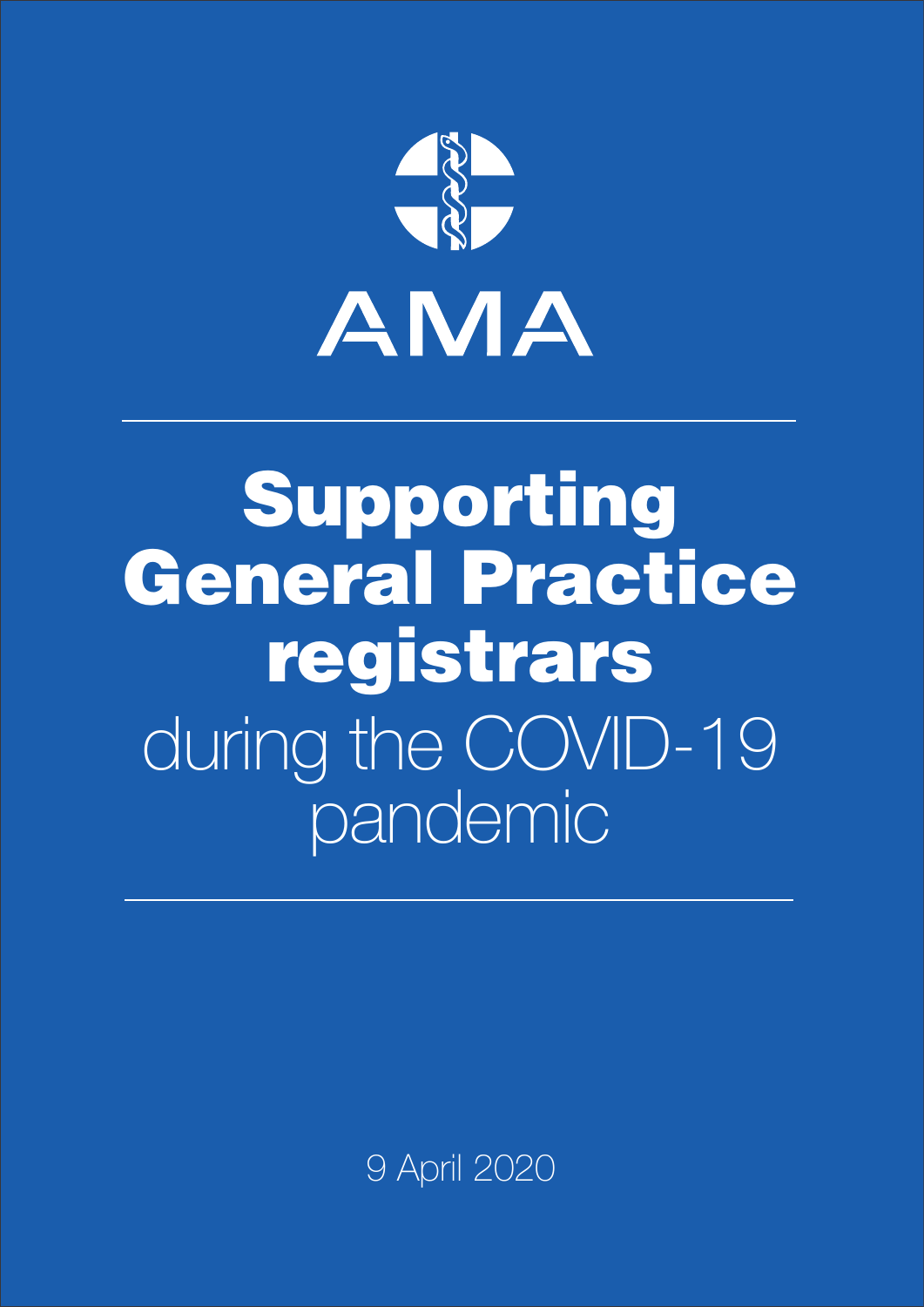

# Supporting General Practice registrars during the COVID-19 pandemic

The AMA understands that the Coronavirus (COVID-19) response is creating a significant level of concern for General Practice (GP) registrars. Registrars are worried about patient access to care, their personal safety, progression through training, job security and individual wellbeing. The move to telehealth will also affect registrars new to the GP setting. The AMA is advocating in the following areas to provide GP registrars with as much clarity and certainty as possible in the months ahead.

### Providing access to personal protective equipment

If you do not have access to personal protective equipment (PPE), you should not be involved in the care of patients in quarantine or under investigation or with suspected or confirmed COVID-19 infection. Providing access to masks and other PPE for front line staff must be a priority and it is important that general practices have protocols in place to screen for and manage patients with possible COVID-19. It is also important that guidance is provided to GP registrars about what is appropriate PPE and how to use it. Practices must also have in place measures to ensure social distancing is enforced and appropriate hygiene is observed.

If adequate PPE is not available or the workplace environment is not safe, alert your practice, who should have processes in place to manage this situation. You should not feel coerced to work without PPE or protection. No registrar should be bullied or harassed if they raise a concern. Should this occur, you should contact your State/Territory AMA for advice and support.

Your Regional Training Organisation (RTO) also has a responsibility to provide guidance about what PPE should be provided to allow you to safely care for people with suspected or confirmed COVID-19, and how to use it correctly.

Current interim advice on non-inpatient care of persons with suspected or confirmed COVID-19, including use of personal protective equipment [\(PPE\) is available from the](https://www.health.gov.au/resources/publications/revised-advice-on-non-inpatient-care-of-people-with-suspected-or-confirmed-covid-19-including-use-of-personal-protective-equipment-ppe) **Commonwealth** Department of Health. [Guidance on the Correct use of Personal](https://www.racgp.org.au/FSDEDEV/media/documents/Running%20a%20practice/Practice%20resources/Correct-use-of-personal-equipment.pdf)  Protective Equipment (PPE) is also available from the Royal Australian College of General Practitioners (RACGP).

### Greater flexibility to access leave and progress through training

Training and work, including hours, patient load and case mix, are likely to be significantly impacted during the COVID-19 response. As examinations are rescheduled and training is disrupted, it is important that the Australian General Practice Training (AGPT) Program and GP Colleges have processes in place to mitigate the impact this will have on progression through training whilst maintaining the integrity of training standards. This includes clearly communicating the different leave options available to GP registrars, adopting a flexible approach to approval of Category 1 and 2 leave and providing clear guidance on what clinical experiences will be recognised as contributing to training time. This is especially important in the context of COVID-19, as practices move heavily towards telehealth-based service delivery and/or registrars are deployed to other practices/clinical areas to meet health care needs.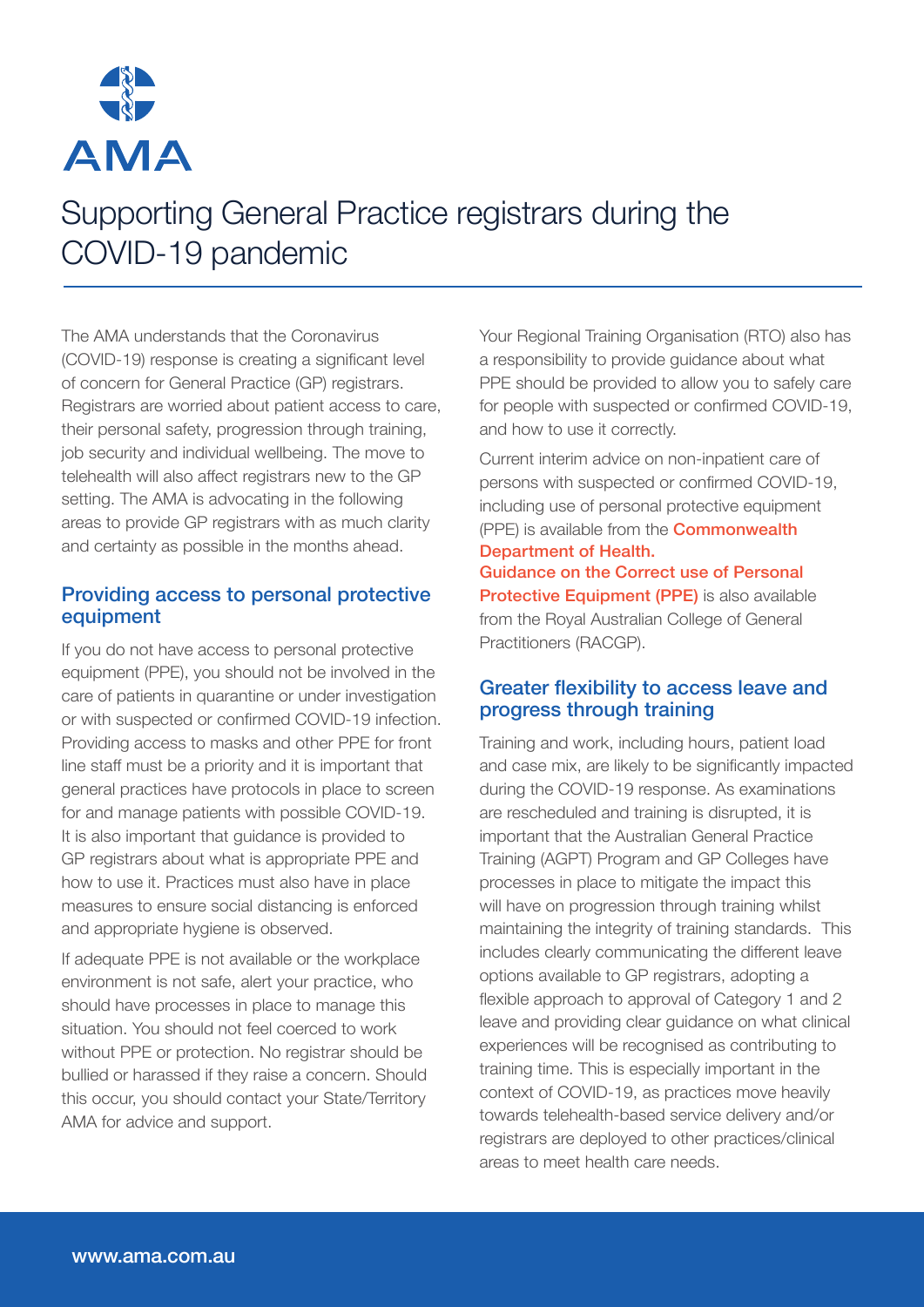

# Supporting General Practice registrars during the COVID-19 pandemic

It is important that GP registrars are trained appropriately for the new telehealth environment and its future implications for general practice. This includes ensuring that registrars are resourced and supervised appropriately to deliver telehealth services. Practices should also support GP registrars to work off-site if necessary, to comply with COVID-19 isolation requirements and liaise with RTOs to secure relevant approval. Registrars should feel comfortable and well supported with arrangements in place for remote supervision in these circumstances.

The AMA encourages innovative approaches to training, assessment and supervision to provide GP registrars with access to an appropriate clinical case load to meet training requirements and support their progression through training to the extent that this is possible.

GP registrars that are asked by their RTOs to remain at their current practice for the next six months due to COVID-19 need assurance that this will not impact on their training time due to the broader location requirements on their placements in the AGPT program.

### Timely access to Medicare Provider Numbers

If you need to change practices, you should be able to get a Medicare Provider Number without significant delay. Processes must be in place to provide GP registrars with timely access to Medicare Provider Numbers for as long as the pandemic declaration remains in effect, especially where a registrar is required to change practices at short notice. This will allow you to work where and as required to support the COVID-19 response.

### Security of employment

With many general practices now facing more difficult economic circumstances, the AMA recognises that they may need to review staffing arrangements, including the employment of GP registrars. The AMA will work to ensure that practices are supported to retain their registrars, and where this is not feasible, to ensure that registrars can be deployed to other training practices.

The AMA will be working with all GP stakeholders to see what flexible solutions can be arranged to keep GP registrars in their current positions and/or to move them to another location if required to reduce disruption to training.

GP registrars, like all people working in Australia, [have rights under the Fair Work Act, while](https://gpra.org.au/ntcer/)  the National Terms and Conditions for the **Employment of Registrars outlines processes that** should be followed when considering the potential termination of a GP registrar.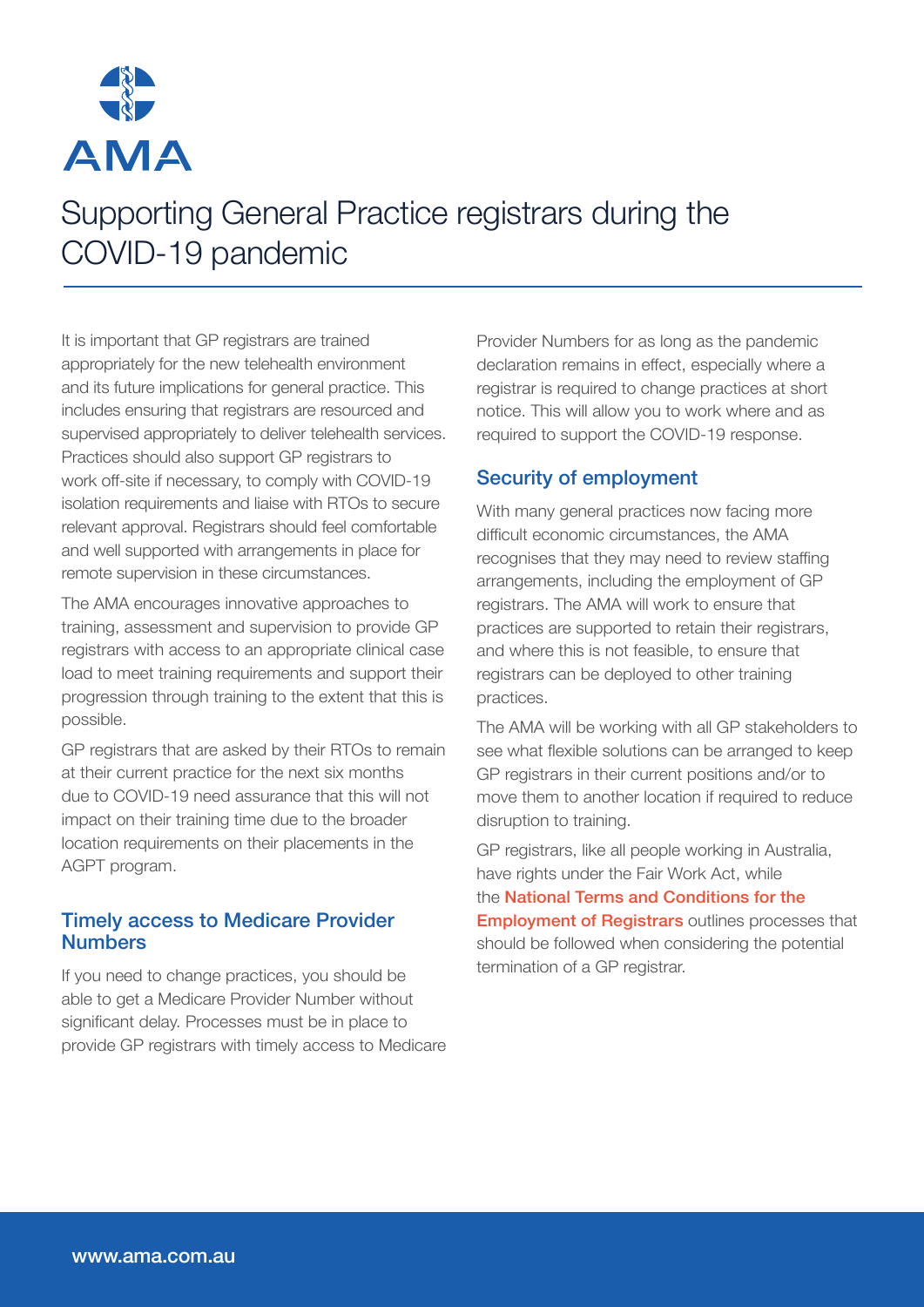

## Supporting General Practice registrars during the COVID-19 pandemic

### GP registrar wellbeing

Consideration needs to be given to the level of work, stress, difficult clinical treatment decisions and large numbers of ill patients which may impact the wellbeing of all frontline healthcare workers, including GP registrars. Support, leadership and clear, consistent and timely communication from health authorities, RTOs and supervisors is necessary to maintain a motivated and safe workforce during this period. This messaging should be from reliable sources to support GP registrar wellbeing and reduce anxiety from misinformation.

[There are a wide range of resources available to](https://www.drs4drs.com.au/getting-help/)  support GP registrars including: **State/Territory** Doctors Health Advisory Services (Drs4Drs), wellbeing and support resources through RTOs and [General Practice Registrars Australia](https://gpra.org.au/wellbeing/) (GPRA), and Employee Assistance Programs through the Colleges (**[RACGP](https://www.racgp.org.au/racgp-membership/member-offers/the-gp-support-program)** and the Australian College of Rural and Remote Medicine [\(ACRRM\)](https://www.acrrm.org.au/support)) or the GP registrar's employer. GP registrars are also encouraged to speak with their supervisors, Registrar Liaison Officers (RLO's) and their own [GP if they need additional support.](https://gpra.org.au/rlo/) 

It is important that GP registrars take care of their own health and look out for the health of their colleagues during this difficult and stressful time.

### COVID-19 resources for GP registrars

More information for GP registrars about COVID-19, including frequently asked questions by doctors, updates on PPE and COVID-19 factsheets are available from the [AMA's COVID-19 website](https://ama.com.au/article/latest-information-covid-19) and the [AMA Council of Doctors in Training](https://ama.com.au/article/ama-advocacy-support-doctors-training-during-covid-19-response) webpage.

Additional COVID-19 resources for GPs in training can also be accessed from both the [RACGP,](https://www.racgp.org.au/coronavirus/gpit) **[ACRRM](https://www.acrrm.org.au/support/clinicians/community-support/coronavirus-support)** and **GPRA** websites.

**State and Territory AMA webpages may also** [have information regarding private practice and](#page-4-0)  employment issues of interest to GP registrars.